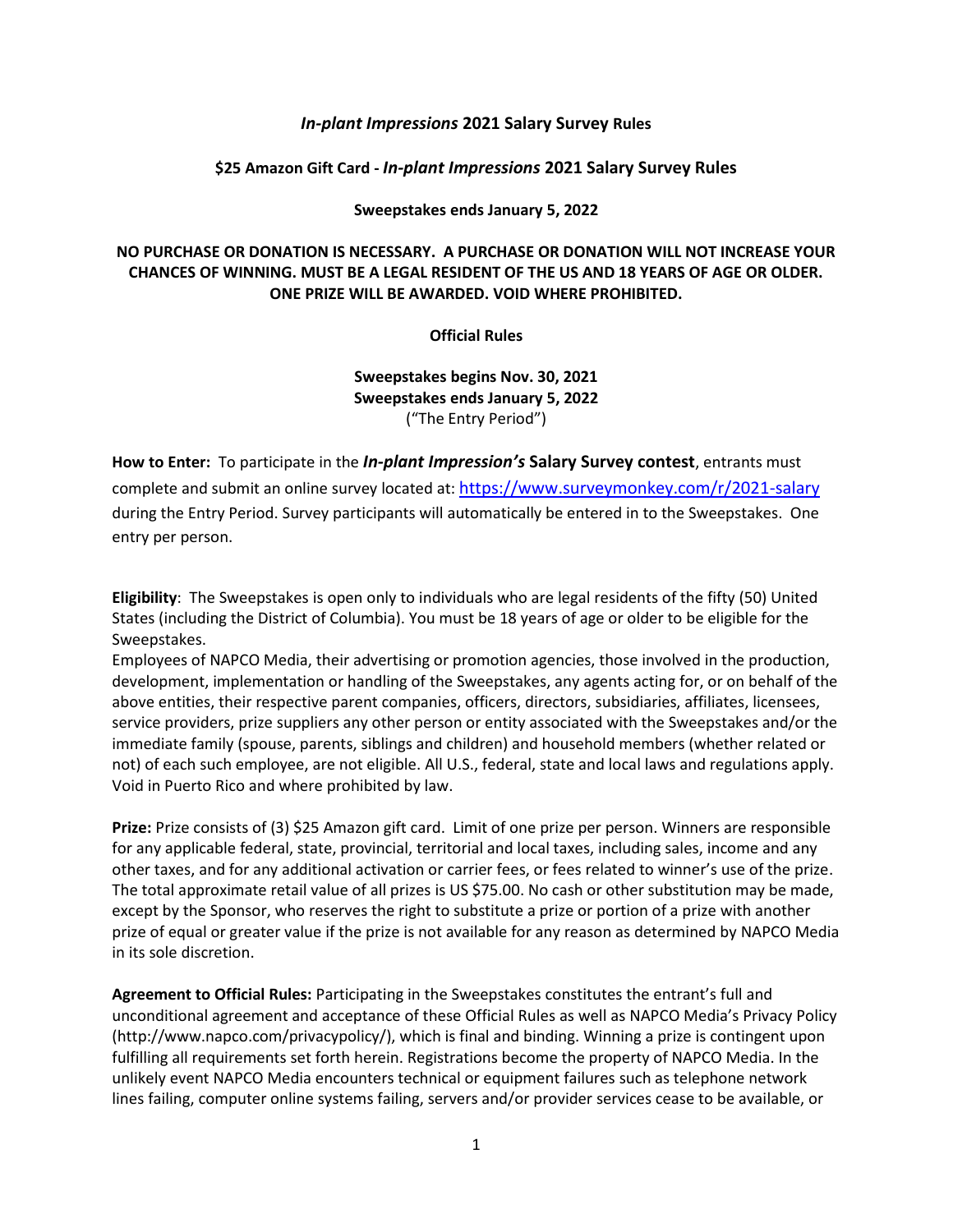human error in connection with the registration form, etc., NAPCO Media and promoters will not be held responsible. Collection and handling of personally identifiable information will be in accordance to the Privacy Policy.

Any attempt to exceed the maximum number of entries, whether through use of multiple email accounts or any automated system may result in disqualification. NAPCO Media reserves the right to disqualify entrants under suspicion of violations against the terms of Entry. NAPCO Media is not responsible for lost, late, incomplete, invalid, altered, unintelligible or misdirected entries, which will be void. In the event of a dispute as to who submitted an entry, the person demonstrating to NAPCO Media's satisfaction, as determined in NAPCO Media's sole discretion, that he or she is the authorized holder of the e-mail account will be deemed to be the entrant. The "authorized holder of the email account" is the natural person assigned by an Internet access provider, online service provider, Internet service provider or other similar organization referencing email address used to post the comment.

**Selection of Winner:** At 1:00pm EST on January 7, 2022, NAPCO Media will select the name of 3 winnersin a random drawing of all eligible entries received during the Entry Period. The odds of being selected as a potential winner depend on the number of eligible entries received during the Entry Period. The potential winner will be contacted via email and asked to provide their full name, age, and mailing address for eligibility within a specified time period. If the potential winner does not respond within the timeframe stated in the notification email, NAPCO Media may select an alternate potential winner in his/her place at random from all entries received during the Entry Period.

**Requirements of the Potential Winner:** The potential winner will be required to return an email to NAPCO Media with the winner's full name, and a valid mailing address. This email and document will affirm eligibility and liability/publicity release within seven (7) days of being notified. If a potential winner fails to return the email confirmation within the required time period, an alternate entrant may be selected in his/her place in a random drawing of all entries received. Acceptance of a prize constitutes consent to use winner's name and likeness for editorial, advertising and publicity purposes without additional compensation, except where prohibited by law. Failure to comply with any term or condition in these Official Rules may result in disqualification at NAPCO Media's sole discretion. Potential winner may waive their right to designate their charity of choice, in which case an alternate winner will be selected in the manner described above.

**General Conditions:** NAPCO Media reserves the right to cancel or suspend the Sweepstakes should including but not limited to, virus, bugs, unauthorized human intervention, or other causes beyond the control of NAPCO Media, corrupt the administration, security, fairness, integrity, or proper operation of the Sweepstakes. Any attempt by any person to undermine the legitimate operation of the Sweepstakes may be a violation of criminal and civil law, and, should such an attempt be made, NAPCO Media reserves the right to seek damages from any such person to the fullest extent permitted by law. NAPCO Media's failure to enforce any term of these Official Rules shall not constitute a waiver of that provision.

**Release and Limitations of Liability:** By entering, participants release and hold harmless NAPCO Media, Sponsor, respective parent, subsidiaries, affiliates, directors, officers, employees and related entities (collectively, "Releases") from any and all liability, claims or actions of any kind whatsoever for injuries, damages or losses to persons and property that may be sustained in connection with the receipt, ownership, or use of the prize from or arising out of participation in this Sweepstakes. NAPCO Media or Sponsor assumes no responsibility or liability for any error, omission, interruption, deletion, defect, delay in operation or transmission, communications line failure, theft or destruction or unauthorized